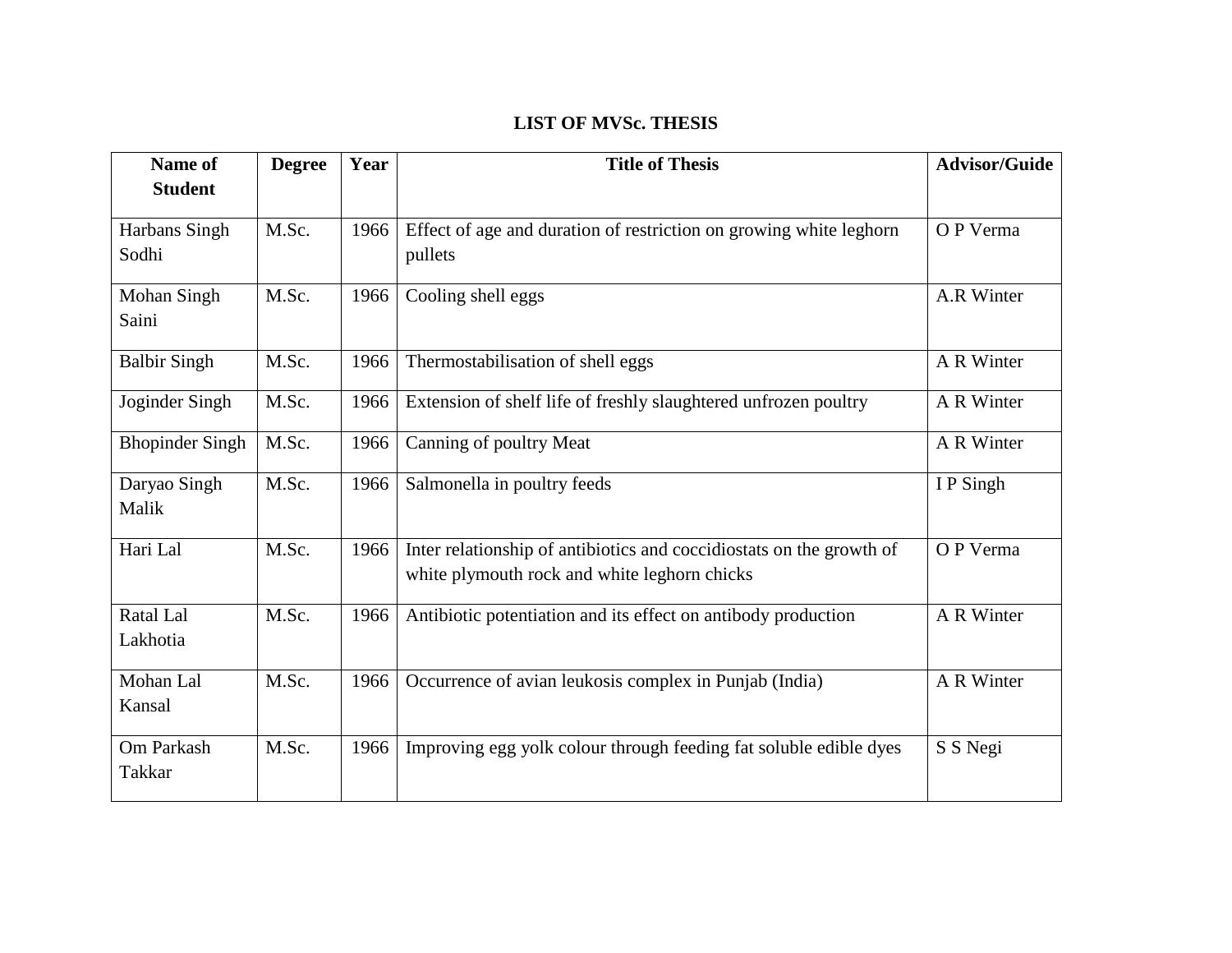| Narinder Kumar<br>Manuja           | M.Sc. | 1966 | Studies on the detoxification of guar meal                                                                                                       | S S Negi            |
|------------------------------------|-------|------|--------------------------------------------------------------------------------------------------------------------------------------------------|---------------------|
| <b>Bal Krishan</b><br>Shingari     | M.Sc. | 1966 | Vegetable oils supplementation of de-oiled rice polish for chick<br>growth                                                                       | S S Negi            |
| Ladu Ram<br>Verma                  | M.Sc. | 1966 | A study of some factors influencing adoption of poultry farming in<br>selected Panchayat Samities of (C.D. Blocks) Jaipur district,<br>Rajasthan | PRR Sinha           |
| <b>Ashok Kumar</b><br>Gupta        | M.Sc. | 1966 | A study of some factors affecting adoption of poultry farming in<br>Moga tehsil, Punjab                                                          | PRR Sinha           |
| Jagdish Singh                      | M.Sc. | 1966 | Effect of different types litter on the performance of white leghorn<br>chickens                                                                 | OP Verma            |
| Satpal                             | M.Sc. | 1966 | Effect of compost, new built-up and changed litters on the<br>performance of broiler chicks                                                      | OP Verma            |
| Krishan Kr<br>Bhargava             | M.Sc. | 1966 | Quality of poultry feedstuffs                                                                                                                    | A R Winter          |
| <b>Ved Prakash</b><br>Arora        | M.Sc. | 1966 | Effect of various lengths of light hours white leghorn layers                                                                                    | OP Verma            |
| <b>Chander Kishore</b><br>Aggarwal | M.Sc. | 1966 | Effects of synthetic sex hormones injections on pullets                                                                                          | Dharam Dev<br>Malik |
| Genda Lal Jain                     | M.Sc. | 1966 | Evaluation of individual, family and combined selection for egg<br>production in chickens                                                        | D. Sunderesan       |
| <b>Sumer Singh</b>                 | M.Sc. | 1966 | Study of costs and returns from egg production enterprise on                                                                                     | S S Joshi           |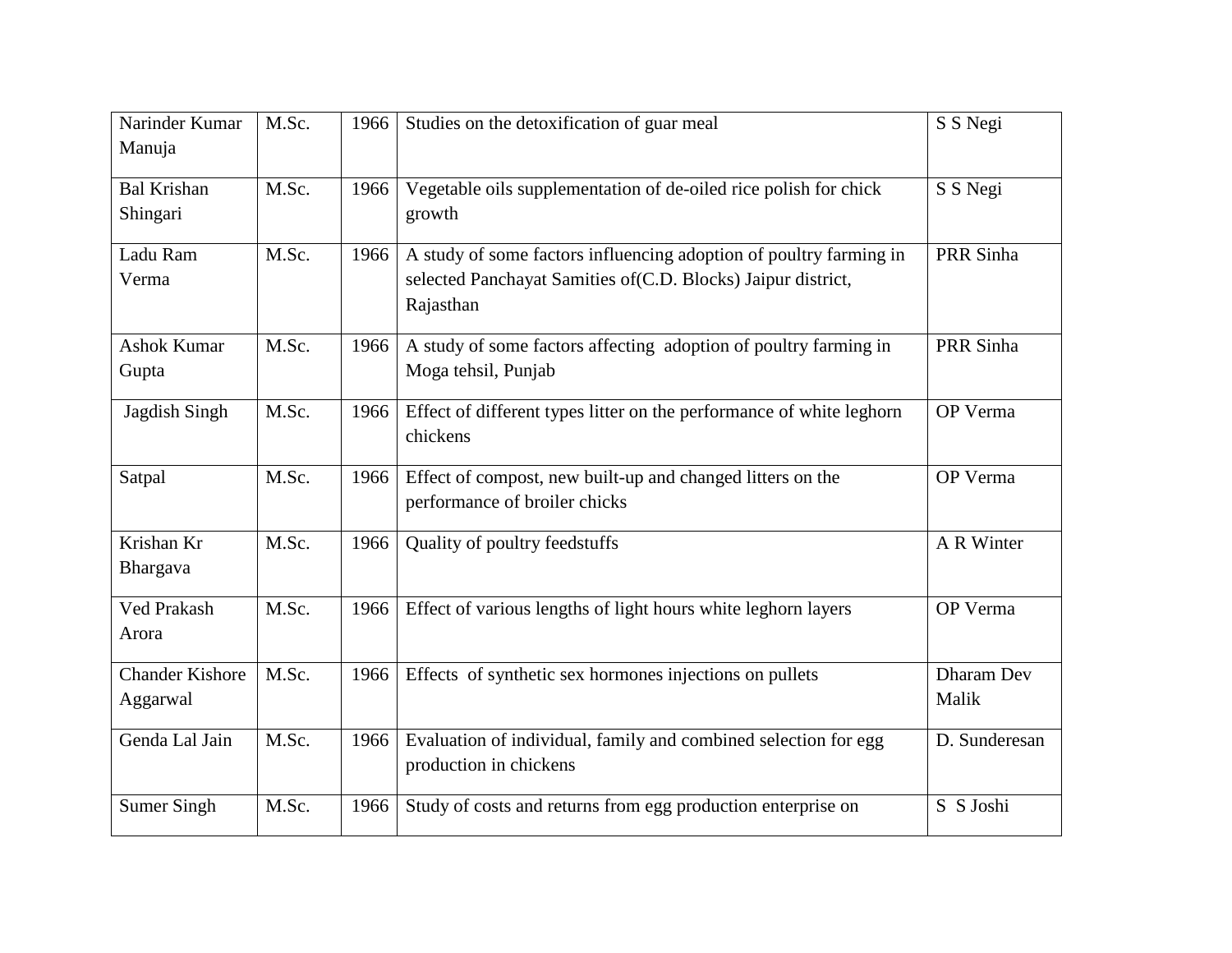| Ranawat                           |       |      | commercial poultry farms in South-East part of Rajasthan                                                   |                 |
|-----------------------------------|-------|------|------------------------------------------------------------------------------------------------------------|-----------------|
| <b>Updesh Singh</b>               | M.Sc. | 1966 | Marketing channels and prizes spreads for marketing in Ludhiana                                            | AS Kahlon       |
| Rajender Pal<br><b>Bhatia</b>     | M.Sc. | 1966 | A Study of some factors affecting adoption of poultry farming in<br>Hisar district (Haryana)               | PRR Sinha       |
| Kulbir Sabarwal                   | M.Sc. | 1966 | Comparative study of case in fractions in cow, buffalo and goat milk                                       | V R Balhara     |
| Jai Singh<br>Sharama              | M.Sc. | 1966 | Heritability and repeatability of butter fat percentage in Hariana<br>herd                                 | D. Sunderesan   |
| Krishan Lal<br>Sapra              | M.Sc. | 1967 | Breed differences in water utilization and excretion of domestic<br>fowl                                   | <b>DD</b> Malik |
| Mewa Singh<br>Tiwana              | M.Sc. | 1967 | Inheritance of reproductive efficiency and its relationship with milk<br>yield in Hariana cattle           | R M Acharya     |
| Narender Singh<br>Grewal          | M.Sc. | 1967 | Comparative efficiency of different diluents for preservation of<br>buffalo bull semen                     | R M Acharya     |
| <b>Rohtas Singh</b>               | M.Sc. | 1967 | A biometrical evaluation of certain egg production traits of a white<br>leghorn population                 | D D Malik       |
| Gurdas Singh<br>Dass              | M.Sc. | 1968 | Inheritance of preweaning growth in Bikaneri sheep                                                         | R M Acharya     |
| <b>Mukhtiar Singh</b>             | M.Sc. | 1968 | Inheritance of part lactation in Hariana cattle                                                            | R M Acharya     |
| <b>Bhupinder Singh</b><br>Lohchab | M.Sc. | 1968 | Preservation of shell eggs under local conditions and their effects on<br>the hatchability of fertile eggs | R M Acharya     |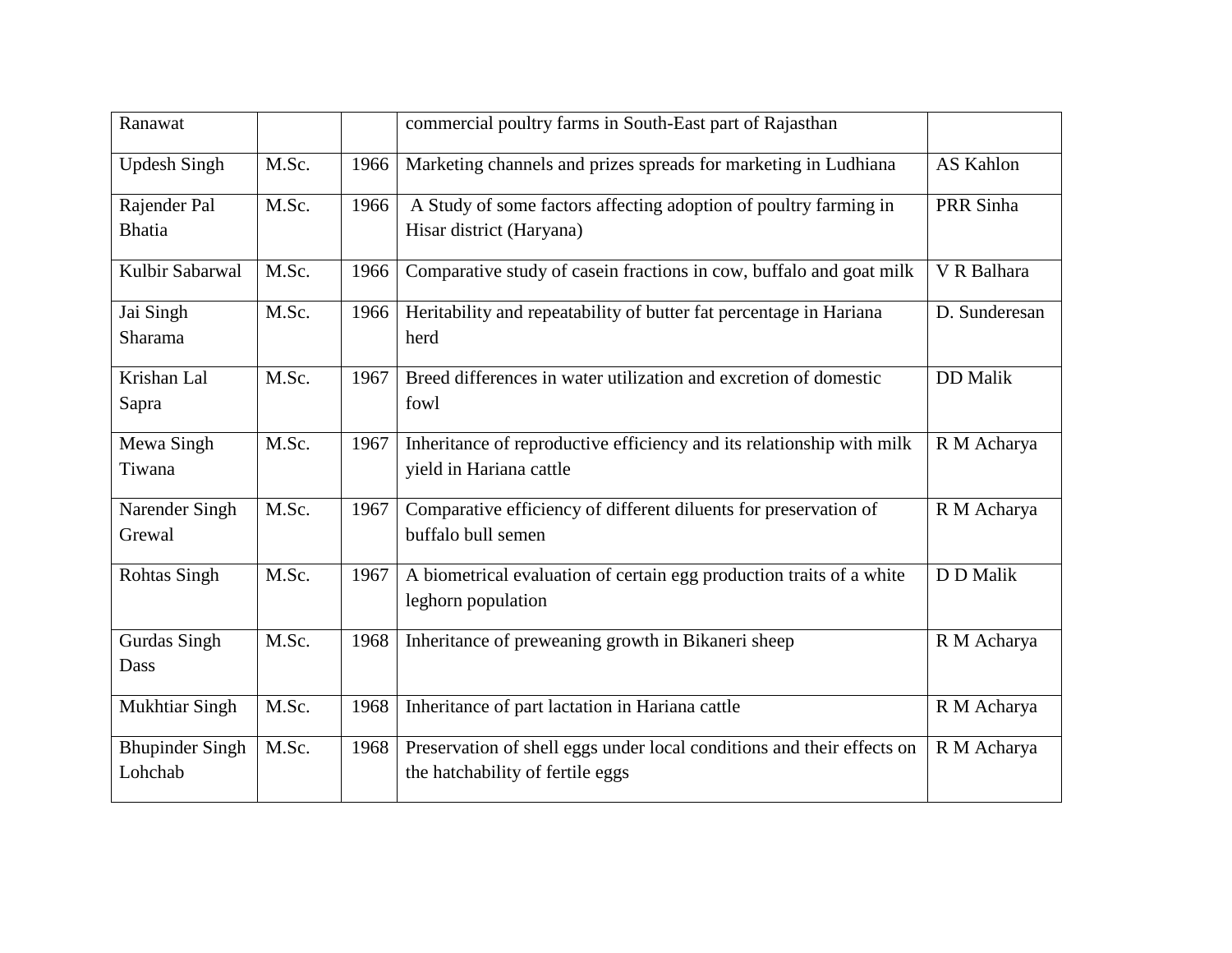| Satinder Jit                    | M.Sc. | 1968 | Breed differences in milk production of ewes and relationship of                                          | R M Acharya |
|---------------------------------|-------|------|-----------------------------------------------------------------------------------------------------------|-------------|
| Singh Bawa                      |       |      | milk with preweaning growth of lambs                                                                      |             |
| Vijay Kumar                     | M.Sc. | 1968 | Studies on growth rate of Sahiwal and Sahiwal Friesian crosses                                            | P N Bhat    |
| Taneja                          |       |      |                                                                                                           |             |
| <b>Chander Prakash</b>          | M.Sc. | 1968 | Genetic and phenotypic parameters of milk production in beetal<br>goats                                   | R M Acharya |
| Ratan Sagar                     | M.Sc. | 1968 | Study of phenotypic and genetic relationship between growth and                                           | P N Bhat    |
| Khanna                          |       |      | production traits in Sahiwal and Sahiwal Friesian crosses                                                 |             |
| Manjeet Singh<br><b>Bhullar</b> | M.Sc. | 1968 | Breed differences in quantitative and qualitative wool traits and<br>interrelationship among these traits | R M Acharya |
|                                 |       |      |                                                                                                           |             |
| <b>Jagtar Singh</b>             | M.Sc. | 1968 | Study of phenotypic and genetic parameters between production and                                         | P N Bhat    |
| Sandhu                          |       |      | reproduction traits in Sahiwal and Sahiwal Friesian crosses                                               |             |
| <b>Mahender Pratap</b>          | M.Sc. | 1969 | Genetic analysis of milk production and age at first calving in                                           | R M Acharya |
| Naipal                          |       |      | Sahiwal cows maintained at military farms                                                                 |             |
| <b>Gurdial Singh</b>            | M.Sc. | 1969 | Inheritance of persistency and peak yield in Hariana cattle and their                                     | Daya Singh  |
| Gill                            |       |      | relationship with lactation yield                                                                         |             |
| Raghu Nath                      | M.Sc. | 1969 | Expected genetic advance in milk yield and correlated characters                                          | R M Acharya |
| Singh                           |       |      | through selection for milk yield in a flock of Beetal goats                                               |             |
| <b>Gurbaksh Singh</b>           | M.Sc. | 1969 | A comparison of growth and carcass yield of (i) white leghorn dest                                        | R M Acharya |
| Bacha                           |       |      | and their reciprocal crosses (ii) white rcax, Assel and their                                             |             |
|                                 |       |      | reciprocal crosses                                                                                        |             |
| Niphon                          | M.Sc. | 1969 | Differences in growth efficiency of feed conversion, fertility                                            | R M Acharya |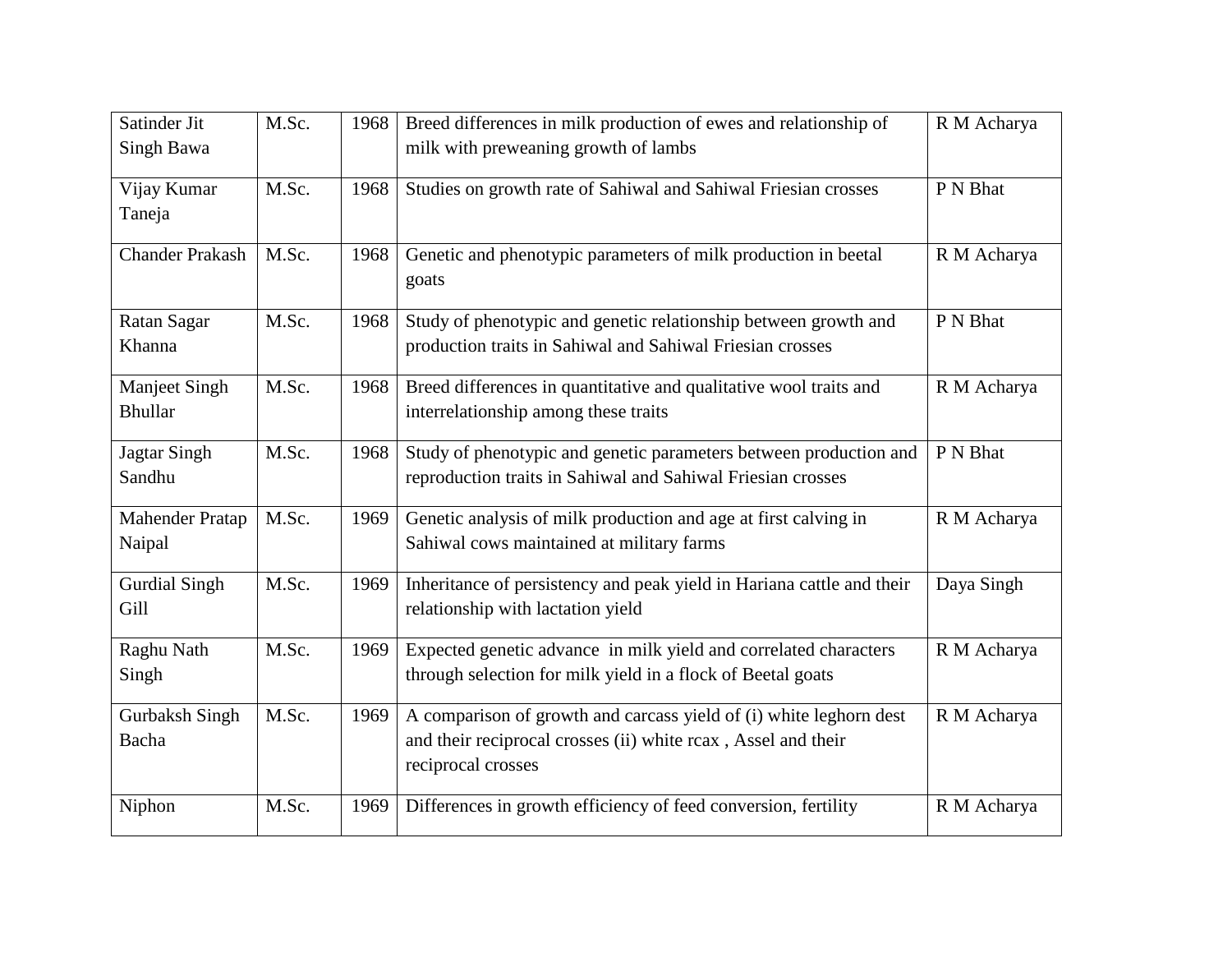| Chandraph                      |       |      | , carcass yield and mortality among WPR, NHS and reciprocal<br>crosses reared on floor and in weaner batteries                                              |             |
|--------------------------------|-------|------|-------------------------------------------------------------------------------------------------------------------------------------------------------------|-------------|
| J S Manasuhia                  | M.Sc. | 1969 | Post weaning gain, feed composition efficiency of feed conversion,<br>carcass yield in Nali and Lohi lambs and Nali-Lohi with south<br>Indian mutton breeds | D S Bulani  |
| D P Sharma                     | M.Sc. | 1969 | Comparative studies on growth rate and yield or RIR, desi poultry<br>and their crosses                                                                      | R M Acharya |
| S S Nadyal                     | M.Sc. | 1969 | Studies on quantitative and qualitative traits of wool in north-Indian<br>sheep breeds                                                                      | D S Bulani  |
| M L Koushal                    | M.Sc. | 1970 | Performances of contemporary pure and crossbreed parental half sib<br>chicken broilers                                                                      | D K Biswas  |
| <b>Ramesh Chander</b><br>Malik | M.Sc. | 1970 | Preweaning and post-weaning growth in nali and Lohi breeds of<br>sheep and their crosses with Nellore and Manaya                                            | R M Acharya |
| <b>Sukhvir Singh</b><br>Rathi  | M.Sc. | 1970 | Growth and its relationship with age at first calving and first<br>lactation milk yield in buffaloes                                                        | Daya Singh  |
| Subhash<br>Cahnder Chopra      | M.Sc. | 1971 | Inheritance of wool traits in Nali and Lohi                                                                                                                 | S C Chopra  |
| Jia Lal Gupta                  | M.Sc. | 1972 | Inheritance of some economic traits in Gaddi, Poonchi and<br>Rambouillet cross with Gaddi and Poochi crossed sheep                                          | S C Chopra  |
| K C Abraham                    | M.Sc. | 1973 | Effects of crossbreeding on growth, production and production<br>performance of dairy cattle                                                                | Daya Singh  |
| Sarvjit Singh                  | M.Sc. | 1973 | Evaluation of carcass traits in Nali, Lohi, Magra breeds of sheep                                                                                           | S C Chopra  |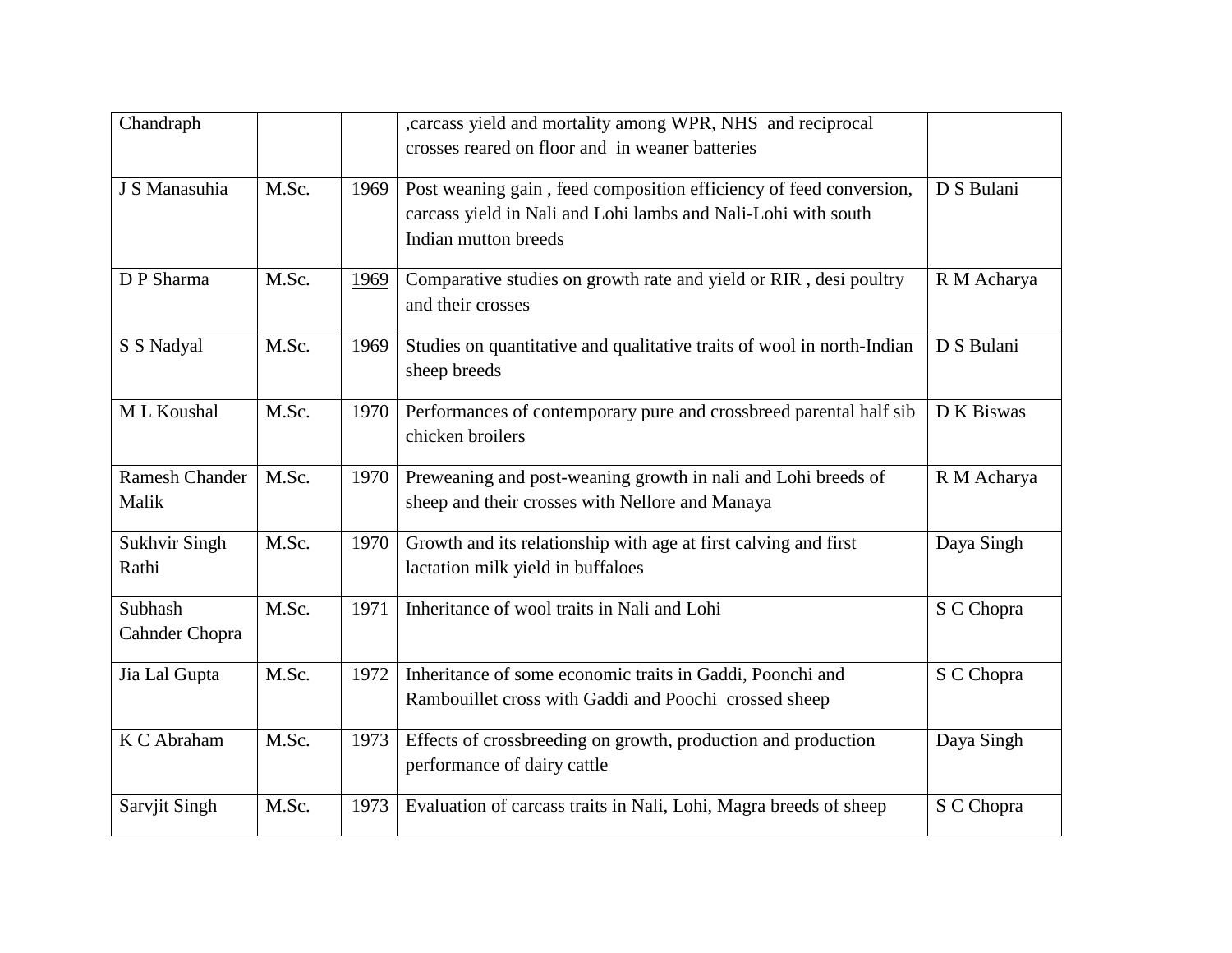| Choudhary             |       |      |                                                                                                                                                    |            |
|-----------------------|-------|------|----------------------------------------------------------------------------------------------------------------------------------------------------|------------|
| Rajpal Singh          | M.Sc. | 1973 | Studies on broiler traits in new Hampshire, Australorp and White<br>Cornish pure and contemporary crossbreed obtained through<br>diallelk crossing | Ad Chabra  |
| Hira Lal Fotedar      | M.Sc. | 1973 | Skin follicular studies and their relationship with some economic<br>traits in beetal and their crosses with alpine and Anglo Nubian               | S C Chopra |
| M.<br>Narayanasuranay | M.Sc. | 1973 | Inheritance of growth traits and gestation length in Bannur sheep                                                                                  | Daya Singh |
| Amrit Lal             | M.Sc. | 1973 | Studies on the performance of 3*3 diallele crosses involving broiler<br>breeds of chickens                                                         | A D Chabra |
| S K Khar              | M.Sc. | 1974 | Performances studies of 4*4 diallele crosses for broiler production                                                                                | S C Chopra |
| <b>G M Naik</b>       | M.Sc. | 1974 | A study on comparative performance of f1 and F2 progeny of some<br>broilers                                                                        | S C Chopra |
| Brijendra Singh       | M.Sc. | 1974 | Culling patterns and levels in some Indian dairy breeds                                                                                            | D S Bulani |
| M L Sharma            | M.Sc. | 1974 | Genetic studies on some economic traits in white leg horn and RIR<br>chickens                                                                      | D S Bulani |
| Devesh Gaur           | M.Sc. | 1975 | Performance of purebred Nali and their crosses with Corridale for<br>important economic traits                                                     | S C Chopra |
| Kasmiri Lal           | M.Sc. | 1975 | Studies on the components of lactation curve in exotic breeds                                                                                      | D S Bulani |
| R K Sethi             | M.Sc. | 1976 | Inheritance of threshold characters in Hariana purebreed and their<br>crosses with exotic breeds                                                   | D S Bulani |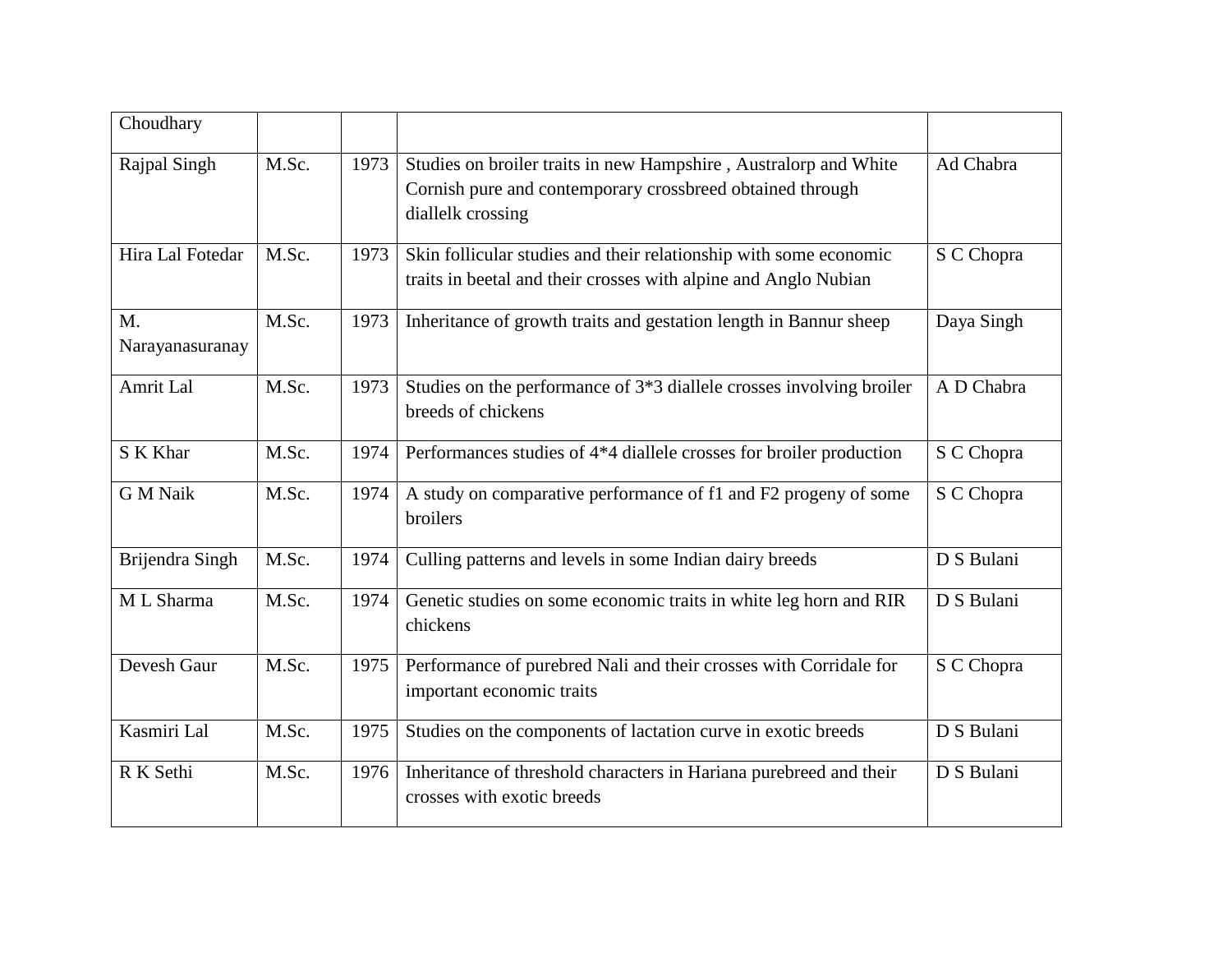| <b>Kanial Singh</b>          | M.Sc. | 1976 | Relative efficiency of ewe production in Ramboillet and Malpura<br>and their crossbreeds                                                | S C Chopra     |
|------------------------------|-------|------|-----------------------------------------------------------------------------------------------------------------------------------------|----------------|
| Sunil Kalra                  | M.Sc. | 1976 | Comparison of ewe productivity in various crossbreeds of<br>Rambouillet Chokla and Purebreed Rambouillet and Chokla                     | S C Chopra     |
| T C Roy                      | M.Sc. | 1977 | Genetic studies on broiler traits in chickens                                                                                           | Jitender Kumar |
| <b>Anand Sagar</b><br>Khanna | M.Sc. | 1977 | Inbreeding and its effects in closed herd of Sahiwal and Hariana<br>cattle                                                              | A S Kanayia    |
| Sutaj Bhan<br>Singh          | M.Sc. | 1978 | Optimization of age and bodyweight at first calving for milk<br>production in dairy cattle                                              | A S Kanayia    |
| D N Arora                    | M.Sc. | 1978 | Estimates of phenotypic and genotypic parameters on some of the<br>economic traits of HF, Jersey and Hariana cattle                     | Jai Singh      |
| K S Dangi                    | M.Sc. | 1979 | Optimization of age and body weight at first calving and first<br>service period for milk production in dairy cattle                    | D S Bulani     |
| A K Vinayak                  | M.Sc. | 1979 | Comparative studies on different methods of correcting weaning<br>weight for age in different genetic groups of sheep                   | D S Bulani     |
| Z S Rana                     | M.Sc. | 1979 | Genetic studies on performance of Beetal and its crosses with<br>French alpine and Anglonubian breeds of goat                           | S C Chopra     |
| S K Dalal                    | M.Sc. | 1979 | Genetic differences in adaptability parameters in crossbreed cattle<br>and their correlation with production and reproduction traits    | S C Chopra     |
| K N Yadav                    | M.Sc. | 1980 | Appraisal of genetic and environmental responses in different<br>economic traits of Murrah buffaloes under progeny testing<br>programme | S S Rathi      |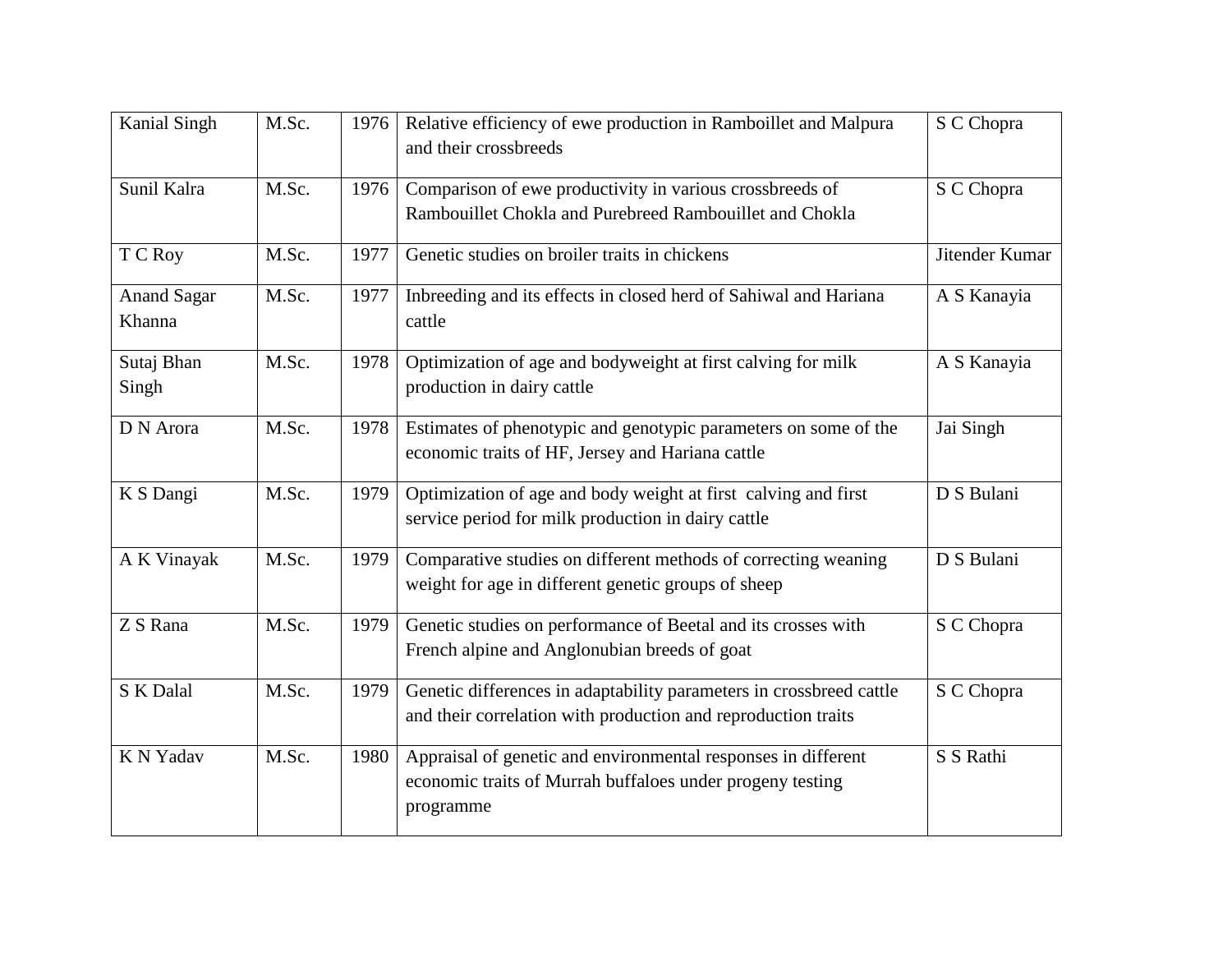| <b>Rambir Singh</b> | M.Sc. | 1980 | Genetic evaluation of economic traits in poultry                      | R K Sharma          |
|---------------------|-------|------|-----------------------------------------------------------------------|---------------------|
| Mann                |       |      |                                                                       |                     |
| <b>B</b> L Pander   | M.Sc. | 1982 | Genetic group differences and relationship among milk flow rate,      | S C Chopra          |
|                     |       |      | milk yield , milk composition and incidences of mastitis among        |                     |
|                     |       |      | crossbreeds of exotic and Hariana dairy cattle                        |                     |
| J S Poonia          | M.Sc. | 1982 | Studies on pre weaning growth and wool quality traits in nali lamb    | <b>Balbir Singh</b> |
|                     |       |      | and its crosses with Corridale and Russian merino                     |                     |
| N J Ismaiel         | M.Sc. | 1982 | Genetic evaluation of male reproduction characteristics in nali sheep | S C Chopra          |
| Ramesh Chander      | M.Sc. | 1986 | An empirical study on genetic parameters of egg production traits     | <b>B</b> S Chhikara |
|                     |       |      | when one or both parents are identified                               |                     |
| <b>B S Malik</b>    | M.Sc. | 1986 | Studies on post weaning growth and wool production in nali $\&$ its   | <b>Balbir Singh</b> |
|                     |       |      | crosses with corridale and russian merino                             |                     |
| <b>Satpal Singh</b> | M.Sc. | 1987 | Genetic profiles of yield and fertility in buffaloes                  | S S Rathi           |
| Dahiya              |       |      |                                                                       |                     |
| MR                  | M.Sc. | 1987 | Phenogenetic studies on goat spermatozoa                              | A K Batekyal        |
| Kolacchapati        |       |      |                                                                       |                     |
| Davender Singh      | M.Sc. | 1988 | Evaluation of herd life performance in crossbred dairy cattle         | K C Arora           |
| Dalal               |       |      |                                                                       |                     |
| H. K Narula         | M.Sc. | 1989 | Comparison of various methods of indexing sires in buffaloes          | <b>B</b> S Chhikara |
| Bijender Kumar      | M.Sc. | 1992 | Draft efficiency in Hariana and crossbred bullocks                    | S C Chopra          |
| Narender Kumar      | M.Sc. | 1992 | Genetic studies on fitness traits in egg type chicken under selection | R K Sharma          |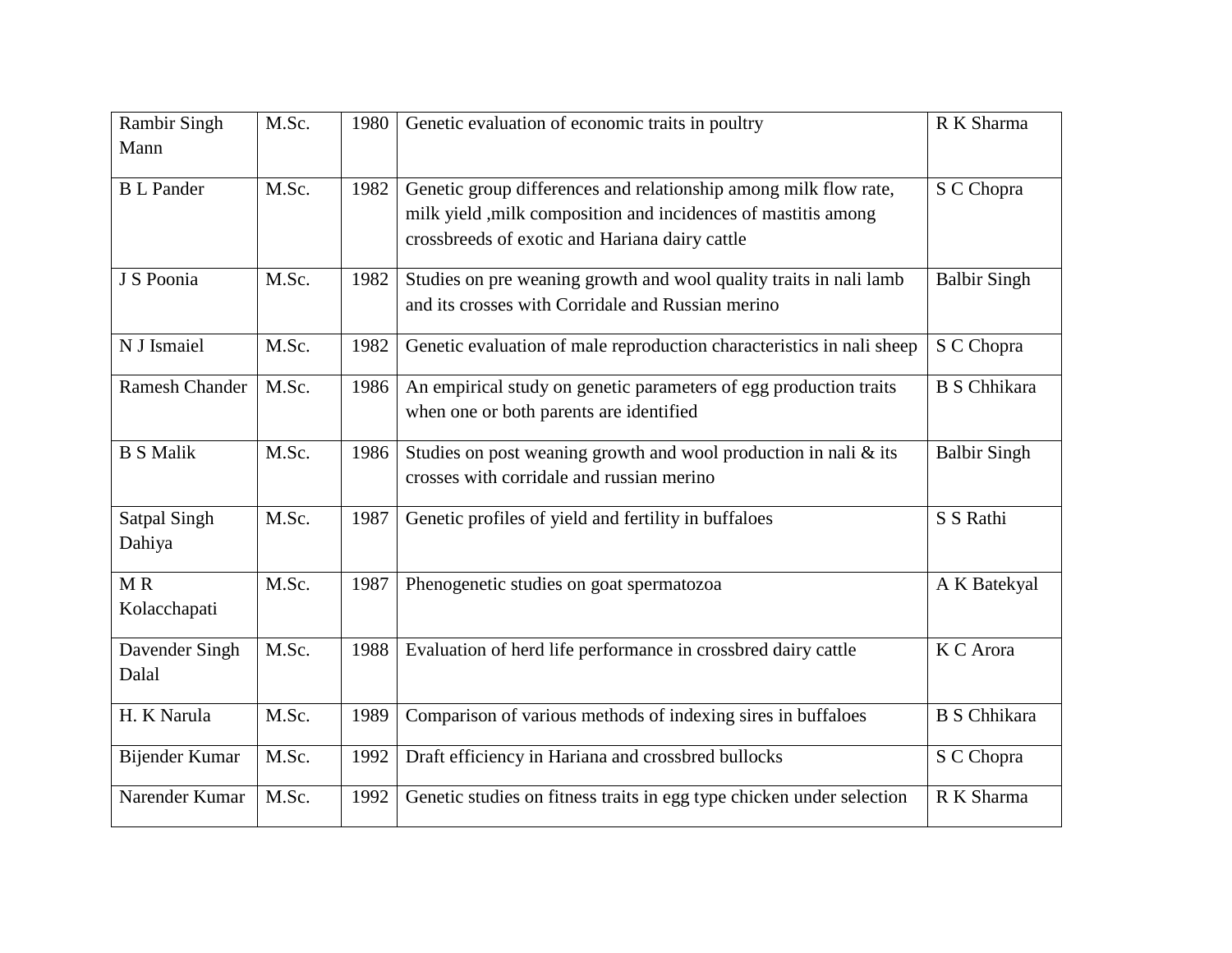|                           |       |      | vis-a-vis contemporary random mating population                                                      |                     |
|---------------------------|-------|------|------------------------------------------------------------------------------------------------------|---------------------|
| Virender Nadwal           | M.Sc. | 1993 | Genetic evaluation and application of models in a Layer strain of<br>poultry                         | R S Maan            |
| (Surender Singh<br>Dhaka) | M.Sc. | 1993 | Inheritance of persistency and its association production efficiency<br>attributes in Murrah buffalo | S R Chaudhary       |
| Kuldeep Singh             | M.Sc. | 1994 | Studies on improvement performance traits through crossbred cattle                                   | A S Kanayia         |
| Daljit Singh              | M.Sc. | 1994 | Estimation of genetic parameters and projection of lactation records<br>in crossbred cattle          | A S Yadav           |
| Monika Sharma             | M.Sc. | 1995 | Genetic evaluation of components of egg production in meat type<br>chicken                           | K C Arora           |
| <b>Sudesh Sheoran</b>     | M.Sc. | 1996 | Evaluation of modified RRS in egg type chicken                                                       | R P Singh           |
| Sukhbir Singh             | M.Sc. | 1996 | Evaluation of relative efficiency of selection on part and annual egg<br>production                  | <b>B</b> S Chhikara |
| Gajender Singh            | M.Sc. | 1997 | Genotypic and phenotypic traits for economic traits in large<br>Yorkshire Pig                        | A S Khanna          |
| Surjeet S.<br>Kandola     | M.Sc. | 1998 | Chromosomal profiles of Beetal gaot                                                                  | A K Sikka           |
| Pardeep Singh             | M.Sc. | 1998 | Age correction factor for weaning and 6 month body weight in<br>sheep                                | J S Poonia          |
| Satbir Singh              | M.Sc. | 1999 | Genetic studies of growth and reproduction traits in goat                                            | Z S Rana            |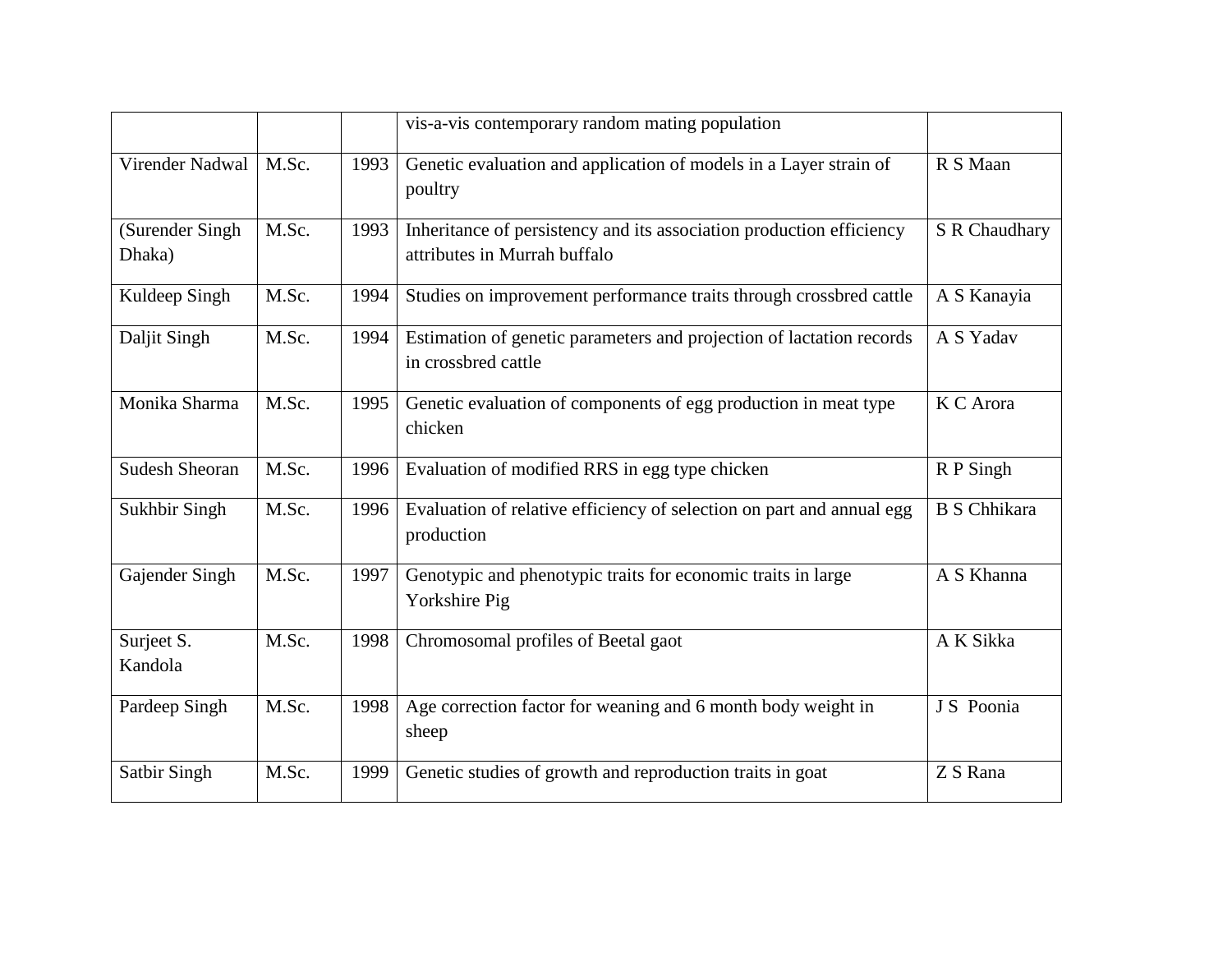| <b>Ramesh Chander</b>  | M.Sc.   | 2000 | Genetic studies on relationship between early and lifetime<br>performance traits in Sahiwal Cattle | Didar Singh    |
|------------------------|---------|------|----------------------------------------------------------------------------------------------------|----------------|
|                        |         |      |                                                                                                    |                |
| Bhakta Ranjan          | M.V.Sc. | 1983 | Genetic associations of some biochemical traits with production                                    | Jitender Kumar |
| Dey                    |         |      | traits in egg laying chicken                                                                       |                |
| <b>Chander Parkash</b> | M.V.Sc. | 1983 | Studies on growth and survivability in Beetal , Black Bengal and                                   | A S Kanayia    |
| Malik                  |         |      | their crosses                                                                                      |                |
| Atish K                | M.V.Sc. | 1983 | Progeny testing of Murrah bulls for efficient milk production                                      | S S Rathi      |
| Chakravorty            |         |      |                                                                                                    |                |
| Nabha Nehar            | M.V.Sc. | 1983 | Genetic studies on buffalo spermatozoa (Murrah)                                                    | A K Batekyal   |
| Daka                   |         |      |                                                                                                    |                |
| Chatur Bhuj            | M.V.Sc. | 1983 | Genetic differences in working capacity of bullocks                                                | S C Chopra     |
| Satija                 |         |      |                                                                                                    |                |
| Manohar Lal            | M.V.Sc. | 1983 | Genetic investigations on immunoglobulin levels in relation to                                     | G R Anand      |
| Sangwan                |         |      | survivability of crossbreed cattle                                                                 |                |
| Karan Singh            | M.V.Sc. | 1983 | Lamb productivity among Russian merino and Corridale crosses                                       | S R Chaudhary  |
| Sangwan                |         |      | with nali                                                                                          |                |
| D S Rao                | M.V.Sc. | 1983 | Study on lactation curves Murrah buffaloes                                                         | Jai Singh      |
| Bhagirath              | M.V.Sc. | 1984 | Genetic investigation on fat and SNF in crossbreed cattle                                          | K C Arora      |
| Godara                 |         |      |                                                                                                    |                |
| Suryapal Baloda        | M.V.Sc. | 1984 | Relationship of intestinal alkaline phosphates with economic traits                                | D S Bulani     |
|                        |         |      | in dairy cattle and buffaloes and effect of genetic and non-genetic                                |                |
|                        |         |      | factors on milk production in crossbreed cattle                                                    |                |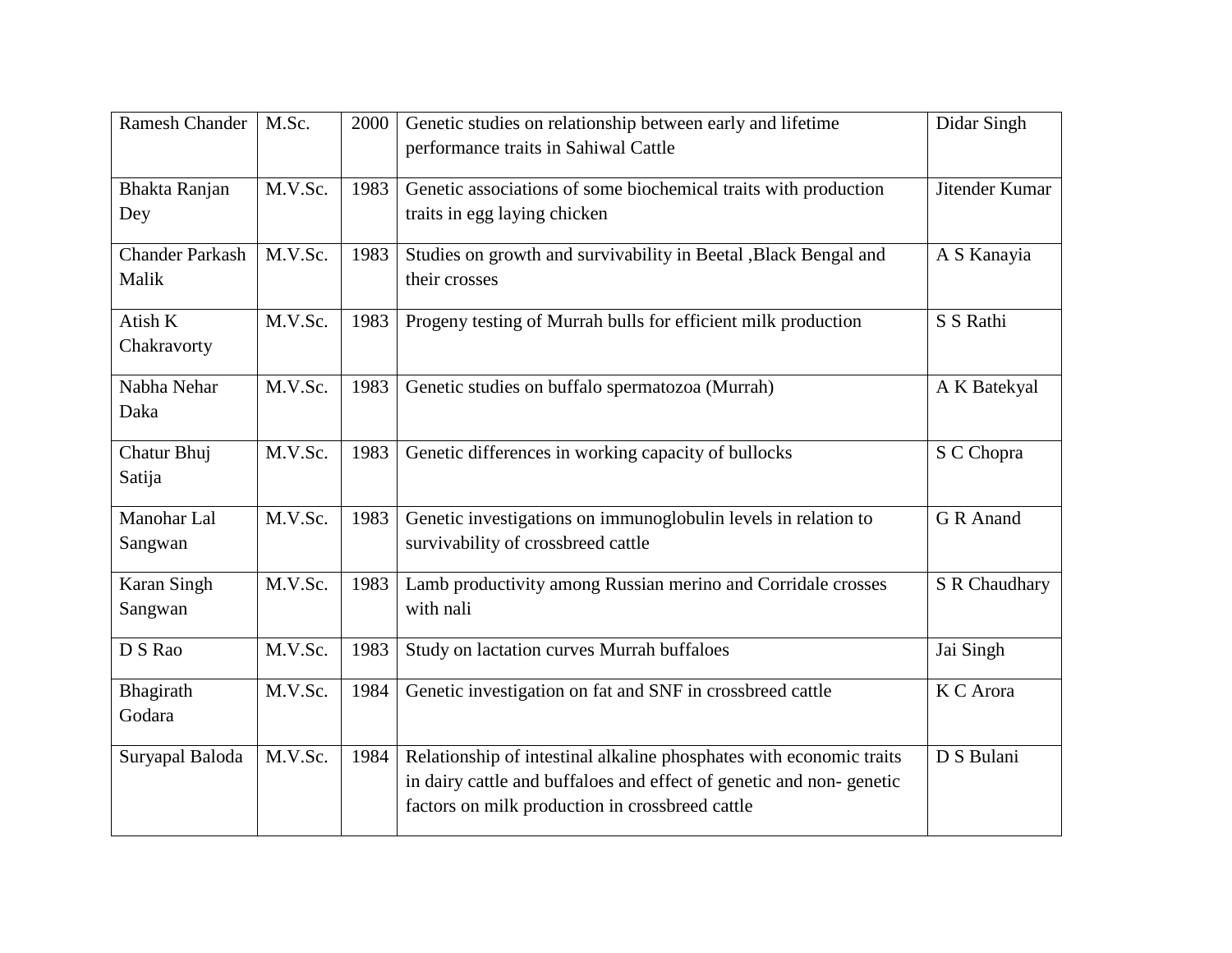| M.V.Sc. | 1985    | Studies on birth coat and follicular characters and their association     | Sunil Kalra                                                                                               |
|---------|---------|---------------------------------------------------------------------------|-----------------------------------------------------------------------------------------------------------|
|         |         | with fleece quality of first clip in Nali and its crosses with Russian    |                                                                                                           |
|         |         | merino and Corridale                                                      |                                                                                                           |
|         |         |                                                                           |                                                                                                           |
|         |         |                                                                           | S S Rathi                                                                                                 |
| M.V.Sc. | 1985    | Genetic analysis of production reproduction and egg quality traits in     | R P Singh                                                                                                 |
|         |         | meat type chicken                                                         |                                                                                                           |
| M.V.Sc. | 1987    | Prediction of first lactation , herd life and lifetime production records | S R Chaudhary                                                                                             |
|         |         | in Murrah buffaloes                                                       |                                                                                                           |
| M.V.Sc. | 1989    | Studies on projection Murrah buffalo                                      | S B S Yadav                                                                                               |
| M.V.Sc. | 1991    | Effectiveness of two stage selection in egg type chicken                  | R P Singh                                                                                                 |
| M.V.Sc. | 1992    | Computing lactation yield from different sampling schemes of              | A S Khanna                                                                                                |
|         |         |                                                                           |                                                                                                           |
| M.V.Sc. | 1993    | Studies on growth traits with correction factors for weaning weight       | Z S Rana                                                                                                  |
|         |         | in goats                                                                  |                                                                                                           |
| M.V.Sc. | 1993    | Studies in chromosomal hetromorphism in dairy cattle                      | A K Sikka                                                                                                 |
|         |         |                                                                           |                                                                                                           |
| M.V.Sc. | 1993    | Estimation of genetic trends for economic traits in Sahiwal breed of      | A K Vinayak                                                                                               |
|         |         | dairy cattle                                                              |                                                                                                           |
| M.V.Sc. | 1994    | Studies on the optimum testing record for improvement of annual           | Jitender Kumar                                                                                            |
|         |         | egg production in egg type chicken                                        |                                                                                                           |
| M.V.Sc. | 1995    | Cytogenetic evaluation of Murrah buffaloes                                | S S Rathi                                                                                                 |
|         | M.V.Sc. | 1985                                                                      | Performance profiles of efficiency attributes in some zebu cattle<br>sample day recording in dairy cattle |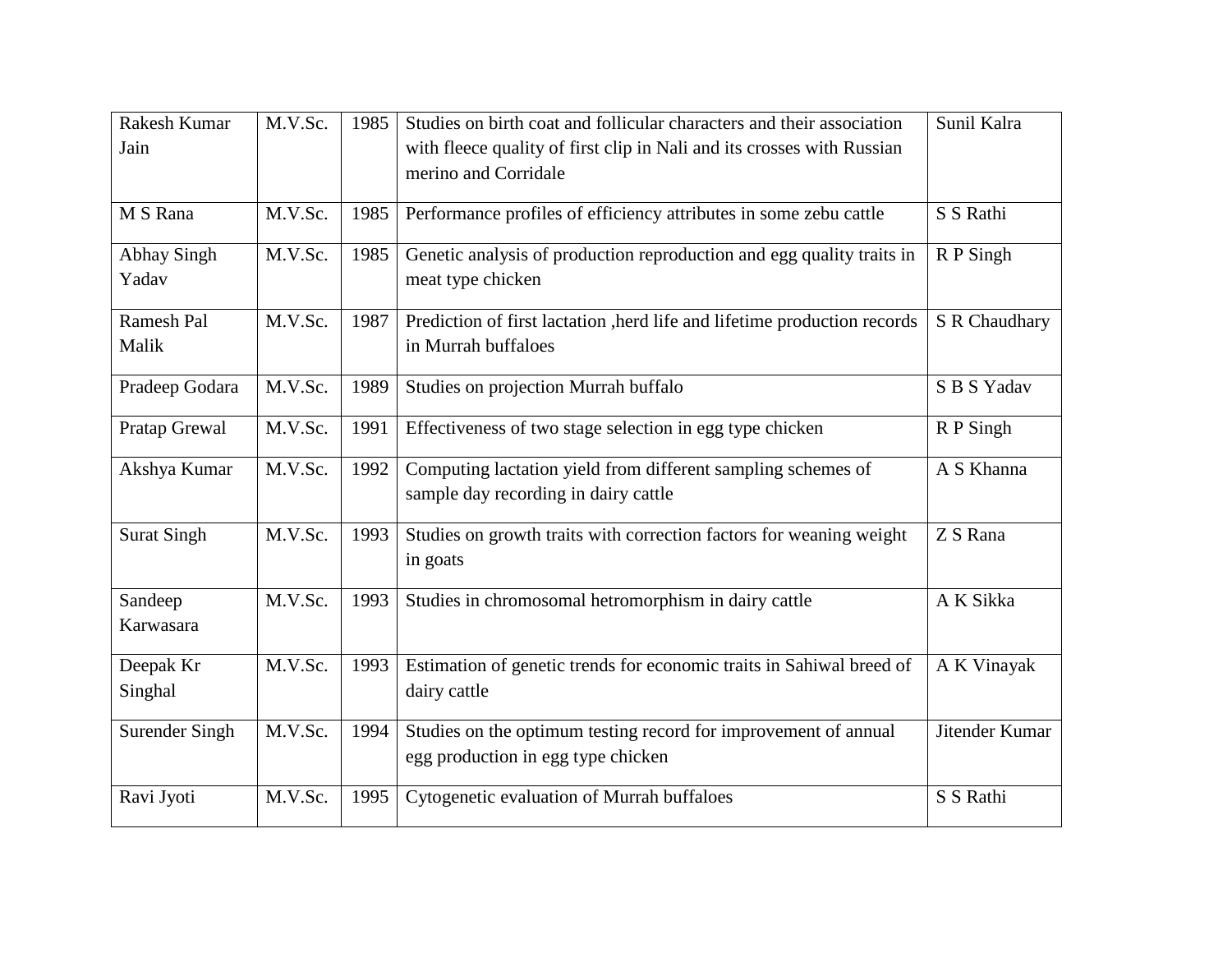| Prem Singh<br>Amar  | M.V.Sc. | 1995 | Appraisal of body weight with wool production in Nali sheep and its<br>different grades    | <b>Balbir Singh</b> |
|---------------------|---------|------|--------------------------------------------------------------------------------------------|---------------------|
| Pardeep Kumar       | M.V.Sc. | 1995 | Cow evaluation of production and reproductive performance of<br>Hariana and its crosses    | A K Batekyal        |
| Neelam Singh        | M.V.Sc. | 1998 | Index selection for genetic advancement in Sahiwal cattle                                  | Satpal Singh        |
| Kalyan Singh        | M.V.Sc. | 1998 | Phenotypic and genotypic trends of economic traits in Hariana<br>Cattle                    | M L Sangwan         |
| Satish Kakkar       | M.V.Sc. | 1998 | Genetic studies on lifetime productivity of buffaloes                                      | <b>B</b> L Pander   |
| Devender Singh      | M.V.Sc. | 1998 | Estimation of cross breeding Parameters in HF and jersey with<br>Hariana cattle            | R P Singh           |
| Samunder Singh      | M.V.Sc. | 1999 | Inheritance of calf production, reproduction rate and life time traits<br>in H F cattle    | A S Khanna          |
| Nilesh Nayee        | M.V.Sc. | 1999 | Genetic evaluation of two strains of egg type chicken                                      | Sunil Kalra         |
| Sandeep Narwal      | M.V.Sc. | 2000 | Genetic studies on performance traits of egg type chicken                                  | <b>CP Malik</b>     |
| Samarjit Koley      | M.V.Sc. | 2000 | Karyological studies of nali and crossbreed sheep                                          | A K Sikka           |
| Nitin Sheoran       | M.V.Sc. | 2000 | Estimation of expected breeding values using different sires of<br><b>Murrah Buffaloes</b> | M L Sangwan         |
| Ravinder<br>Kaushik | M.V.Sc. | 2001 | Genetic studies of prod., health and reproduction of Hariana cattle                        | A S Khanna          |
| Anil Kumar          | M.V.Sc. | 2001 | Genetic studies on first lactation traits in Murrah buffaloes                              | $ZS$ Rana           |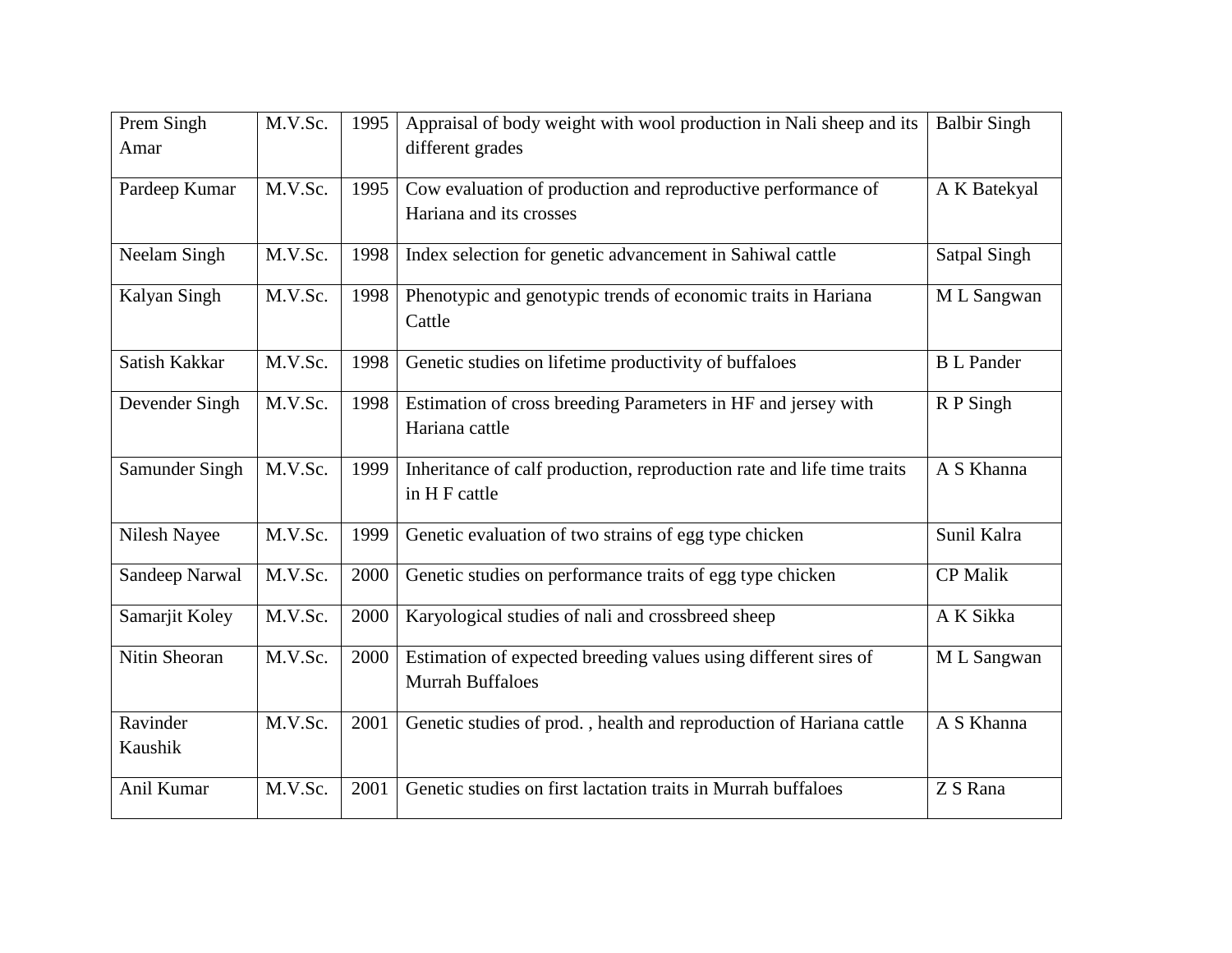| Rajvir Singh            | M.V.Sc. | 2001 | Genetic studies in closed population of Hariana cattle                                             | A K Vinayak         |
|-------------------------|---------|------|----------------------------------------------------------------------------------------------------|---------------------|
| Raj Pal Malik           | M.V.Sc. | 2002 | Phenotypic and genotypic trends of economic traits in Sahiwal<br>Cattle                            | <b>B</b> S Chhikara |
| Ajay Godara             | M.V.Sc. | 2003 | Genetic studies on performance trait in different lactation of Murrah<br><b>Buffalo</b>            | Didar Singh         |
| Prem Dhingra            | M.V.Sc. | 2004 | Studies on somatic cell count in relation to production and udder<br>conformation traits in cattle | <b>B</b> L Pander   |
| Bappaditya Dey          | M.V.Sc. | 2004 | Genetic studies on production and reproduction traits of Nali sheep                                | J S Poonia          |
| V S Rathi               | M.V.Sc. | 2005 | Genetic analysis of production and reproduction traits in Sahiwal                                  | Didar Singh         |
| Virender<br>Sehrawat    | M.V.Sc. | 2005 | Studies on genetic architecture of the synthetic sheep population                                  | A K Vinayak         |
| Sanjeet Kumar           | M.V.Sc. | 2006 | Genetic studies on performance traits of Hariana cattle under<br><b>Progeny Testing</b>            | C P Malik           |
| Dibyender<br>Chabraboty | M.V.Sc. | 2008 | Genetic studies on production efficiency attributes in Murrah<br><b>Buffaloes</b>                  | S S Dhaka           |
| Amit Pal Singh          | M.V.Sc. | 2009 | Genetic evaluation of sires of Hariana cattle                                                      | D S Dalal           |
| Navneet Kumar           | M.V.Sc. | 2009 | Age adjustment factors for milk production in Hariana cattle                                       | Z S Malik           |
| Mahavir<br>Chaudhary    | M.V.Sc. | 2011 | Estimation of Genetic & Phenotypic Trends in Crossbred Cattle                                      | Ramesh Kumar        |
| Pardeep                 | M.V.Sc. | 2012 | Karyological Studies vis-à-vis Wool Quality Traits in Nali, Munjal                                 | A K Sikka           |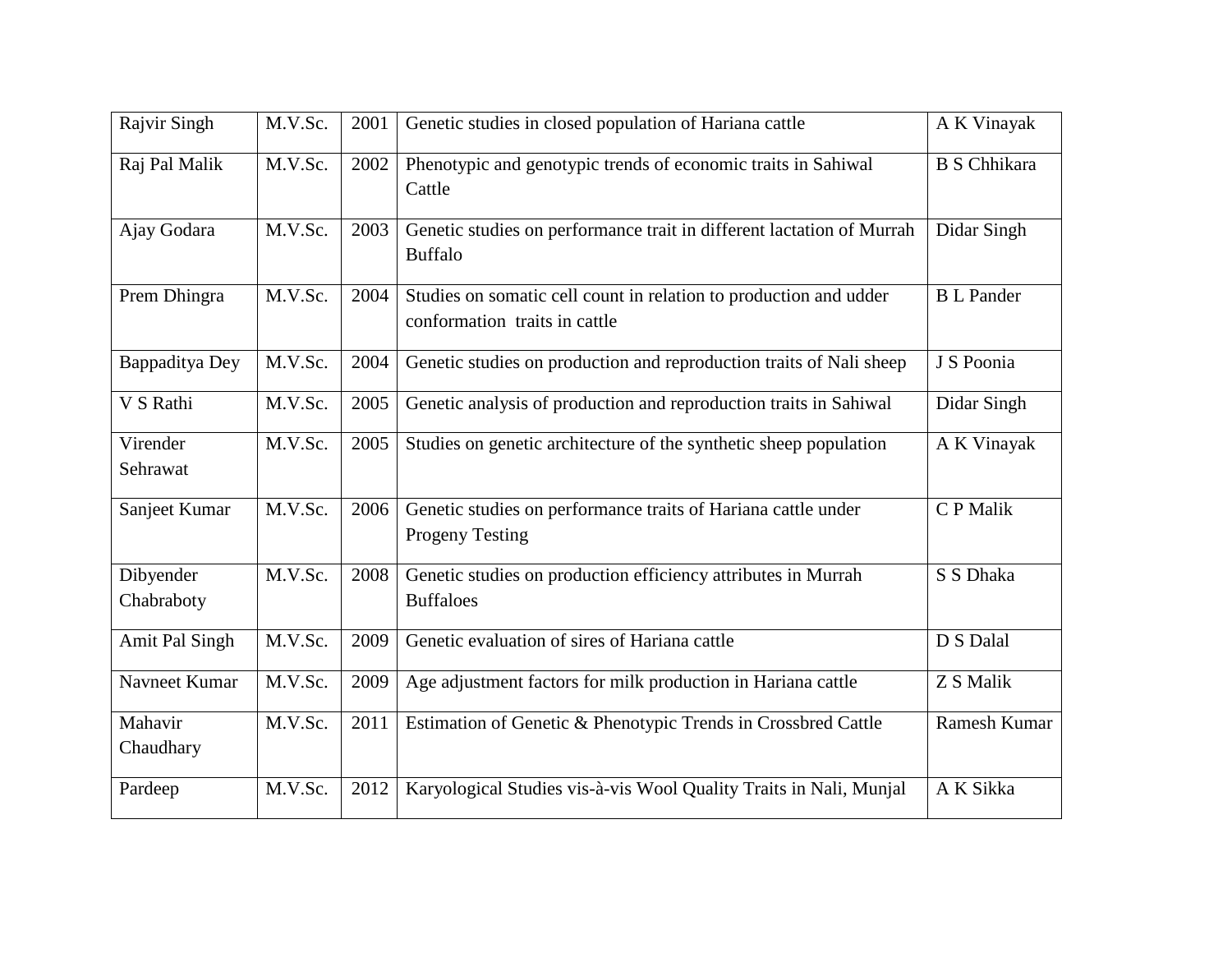| Chaudhary                |         |      | & CB Sheep                                                                                                          |                   |
|--------------------------|---------|------|---------------------------------------------------------------------------------------------------------------------|-------------------|
| Sandeep<br>Dhawan        | M.V.Sc. | 2012 | Comparative Efficiency of Different Sire Evaluation Procedures in<br><b>Sahiwal Cattle</b>                          | A.S.Yadav         |
| Manoj Doharey            | M.V.Sc. | 2012 | Evaluation and Projection of Lifetime Performance Traits in<br>Hariana Cattle                                       | A.K.Vinayak       |
| Sandeep Kumar<br>Sangwan | M.V.SC. | 2013 | Genetic Evaluation of Test Day Records of Murrah Buffaloes                                                          | Dr.S.S.Dhaka      |
| Kamaldeep                | M.V.Sc. | 2014 | Genetic Evaluation of Murrah Sires for Different Economic Traits<br><b>Using Different Procedures</b>               | A.S.Yadav         |
| Anuj Kumar               | M.V.SC. | 2014 | Genetic Improvement in Productivity of Egg Type Chicken Through<br>Selection                                        | J.S.Poonia        |
| Vikram Singh             | M.V.Sc. | 2014 | Age & Parity adjustment Factors for Milk Production in Murrah<br><b>Buffaloes</b>                                   | A.K.Vinayak       |
| Kapil Dev                | M.V.Sc. | 2015 | Genetic Evaluation of Early and Life time Performance Traits of<br><b>Murrah Buffaloes</b>                          | S.S. Dhaka        |
| Pranesh Kumar            | M.V.Sc. | 2015 | Genetic Evaluation of Frieswal Sires for Test Day Milk Yield<br><b>Records and First Lactation Traits</b>           | D.S. Dalal        |
| Manjeet                  | M.V.Sc. | 2015 | Genetic Group Differences and Relationship among antibody titers<br>against FMD Virus and Economic Traits in Cattle | B.L. Pander       |
| Santosh Kumar<br>Singh   | M.V.Sc. | 2015 | Genetic Evaluation of Test Day Records in Relation to First<br><b>Lactation Milk Production of Sahiwal Cattle</b>   | <b>B.S. Malik</b> |